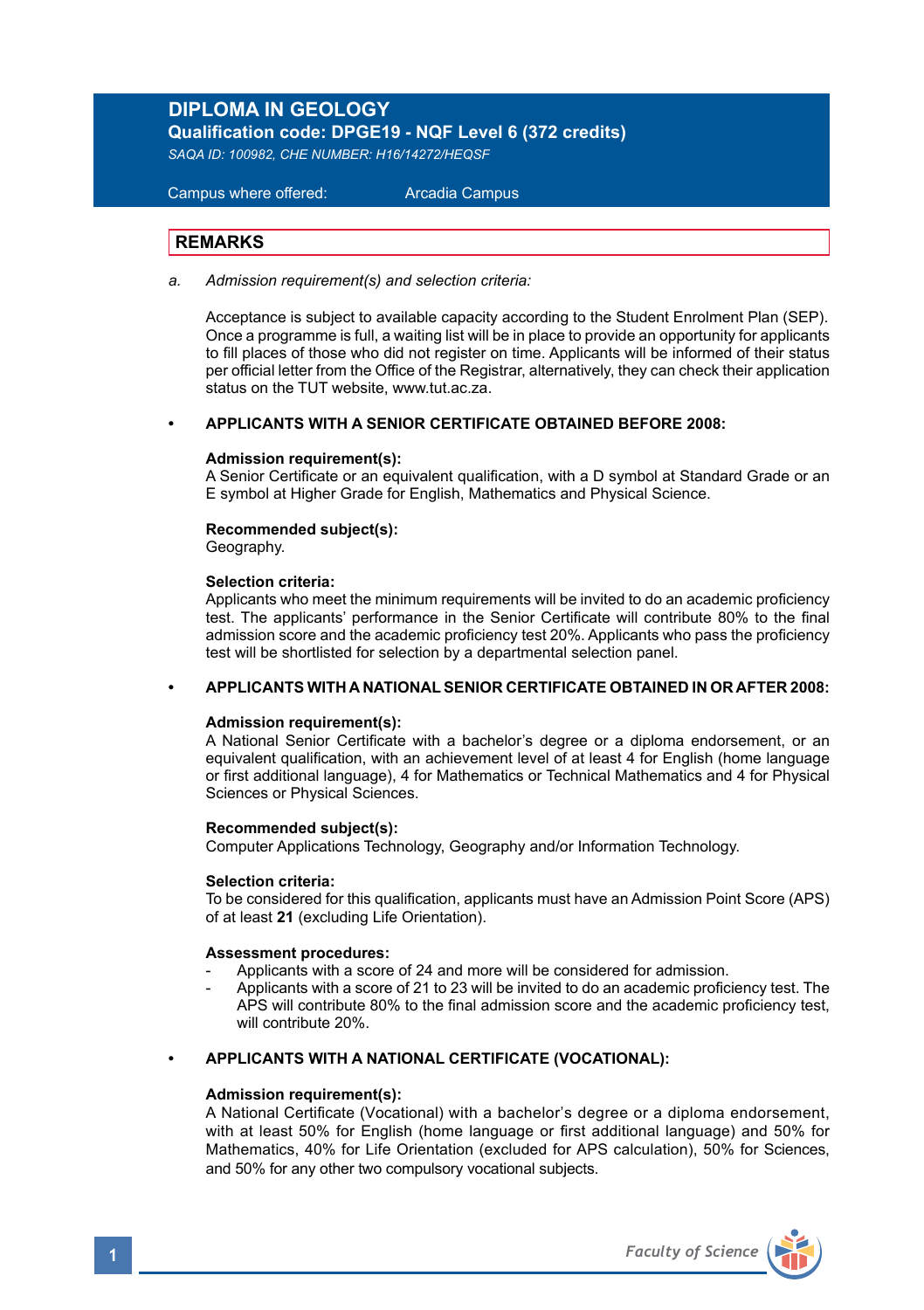# **Selection criteria:**

To be considered for this qualification, applicants must have an Admission Point Score (APS) of at least **21** (excluding Life Orientation).

#### **Assessment procedures:**

- Applicants with a score of 24 and more will be considered for admission.
- Applicants with a score of 21 to 23 will be invited to do an academic proficiency test. The APS will contribute 80% to the final admission score and the academic proficiency test, will contribute 20%.
- *b. Recognition of Prior Learning (RPL), equivalence and status:* See Chapter 30 of Students' Rules and Regulations.
- *c. Intake for the qualification:* January only.
- *d. Presentation:* Day classes.
- *e. Minimum duration:* Three years.
- *f. Exclusion and readmission:* See Chapter 2 of Students' Rules and Regulations.
- *g. WIL in Geology I:* See Chapter 5 of Students' Rules and Regulations.

# **CURRICULUM**

| <b>FIRST YEAR</b>      |                                                 |              |               |                               |  |  |  |
|------------------------|-------------------------------------------------|--------------|---------------|-------------------------------|--|--|--|
| CODE                   | <b>MODULE</b>                                   | <b>NOF-L</b> | <b>CREDIT</b> | <b>PREREQUISITE MODULE(S)</b> |  |  |  |
| <b>CAP105X</b>         | Communication for Academic<br>Purposes          | (5)          | (10)          |                               |  |  |  |
| CHM105X                | Chemistry I                                     | (5)          | (24)          |                               |  |  |  |
| CPL105X                | <b>Computer Literacy</b>                        | (5)          | (10)          |                               |  |  |  |
| <b>GMA105D</b>         | <b>General Mathematics I</b>                    | (5)          | (24)          |                               |  |  |  |
| GPH105D                | General Physics I                               | (5)          | (24)          |                               |  |  |  |
| <b>INI125D</b>         | <b>Information Literacy I</b><br>(block module) | (5)          | (2)           |                               |  |  |  |
| <b>LFI125X</b>         | Life Skills I (block module)                    | (5)          | (2)           |                               |  |  |  |
| <b>FIRST SEMESTER</b>  |                                                 |              |               |                               |  |  |  |
| <b>ENT115D</b>         | Entrepreneurship I                              | (5)          | (12)          |                               |  |  |  |
| GEO <sub>115</sub> D   | Geology I                                       | (5)          | (6)           |                               |  |  |  |
|                        |                                                 |              |               |                               |  |  |  |
| <b>SECOND SEMESTER</b> |                                                 |              |               |                               |  |  |  |
| GMG115D                | Geological Maps I                               | (5)          | (6)           | Geology I                     |  |  |  |
| MIG115D                | Mineralogy                                      | (5)          | (6)           |                               |  |  |  |
| STG115D                | Stratigraphy                                    | (5)          | (6)           |                               |  |  |  |
|                        |                                                 |              |               |                               |  |  |  |
|                        | TOTAL CREDITS FOR THE FIRST YEAR:               |              | 132           |                               |  |  |  |
|                        |                                                 |              |               |                               |  |  |  |
| <b>SECOND YEAR</b>     |                                                 |              |               |                               |  |  |  |
| <b>CODE</b>            | <b>MODULE</b>                                   | <b>NOF-L</b> | <b>CREDIT</b> | <b>PREREQUISITE MODULE(S)</b> |  |  |  |
| EAG206D                | <b>Environmental Earth Sciences I</b>           | (6)          | (12)          | Geology I                     |  |  |  |

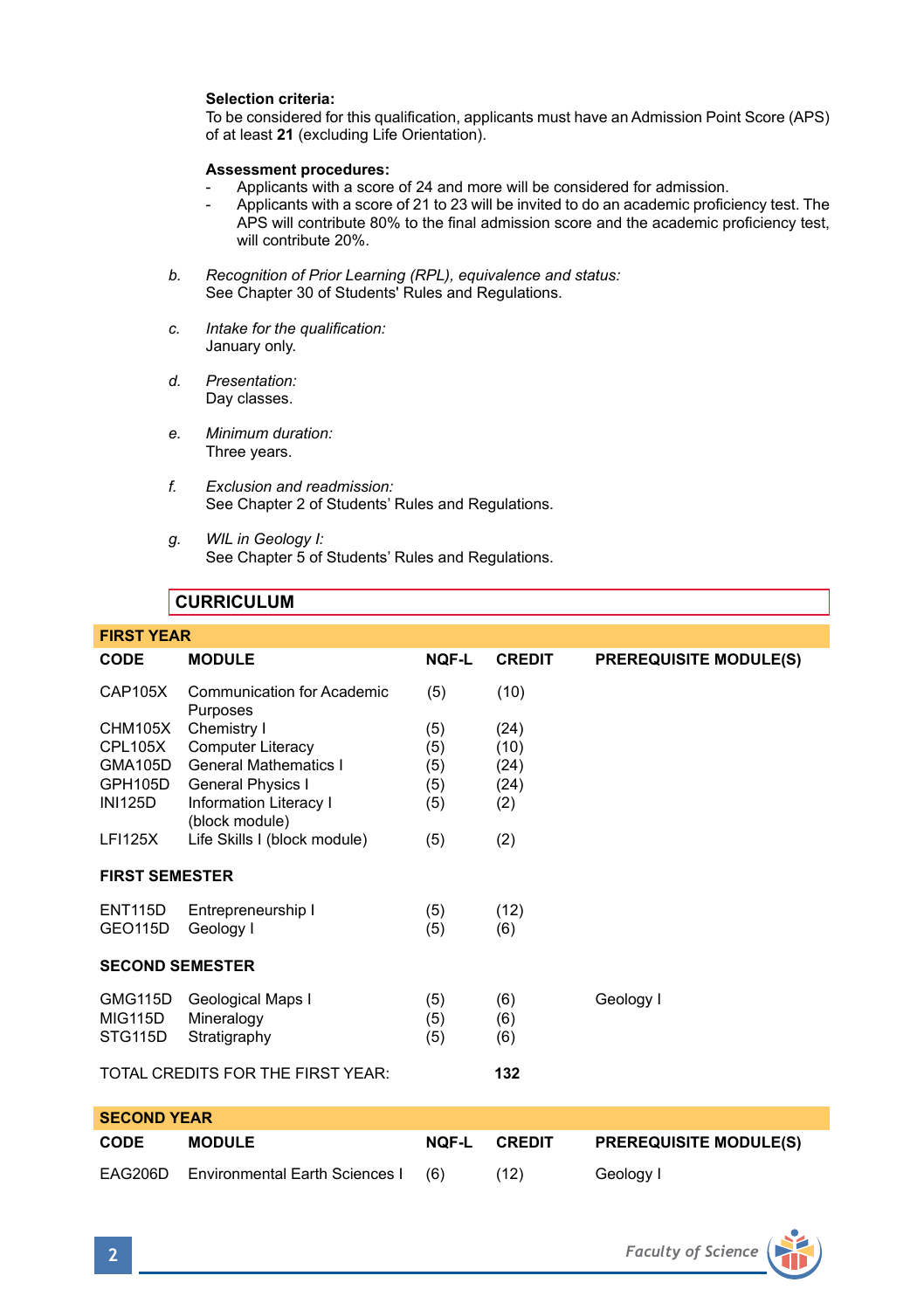| ECG206D<br>ENG206D<br>GEP206D        | <b>Economic Geology</b><br><b>Engineering Geology I</b><br>Geophysics I                                     | (6)<br>(6)<br>(6) | (20)<br>(20)<br>(20) | Mineralogy<br>Mineralogy<br>General Physics I<br>Geology I |  |  |  |  |
|--------------------------------------|-------------------------------------------------------------------------------------------------------------|-------------------|----------------------|------------------------------------------------------------|--|--|--|--|
| <b>FIRST SEMESTER</b>                |                                                                                                             |                   |                      |                                                            |  |  |  |  |
| SGG216D                              | GMG216D Geological Maps II<br><b>Structural Geology</b>                                                     | (6)<br>(6)        | (12)<br>(12)         | Geological Maps I<br>Geology I                             |  |  |  |  |
| <b>SECOND SEMESTER</b>               |                                                                                                             |                   |                      |                                                            |  |  |  |  |
| <b>HYG216D</b><br>PEG216D            | Hydrogeology I<br>Petrology                                                                                 | (6)<br>(6)        | (12)<br>(12)         | Geology I<br>Mineralogy                                    |  |  |  |  |
|                                      | TOTAL CREDITS FOR THE SECOND YEAR:                                                                          |                   | 120                  |                                                            |  |  |  |  |
| <b>THIRD YEAR</b>                    |                                                                                                             |                   |                      |                                                            |  |  |  |  |
| CODE                                 | <b>MODULE</b>                                                                                               | <b>NOF-L</b>      | <b>CREDIT</b>        | <b>PREREQUISITE MODULE(S)</b>                              |  |  |  |  |
| <b>FIRST SEMESTER</b>                |                                                                                                             |                   |                      |                                                            |  |  |  |  |
| EAG316D                              | <b>Environmental Earth Sciences II</b>                                                                      | (6)               | (12)                 | <b>Environmental Earth Sciences I</b><br>Petrology         |  |  |  |  |
| ENG316D                              | <b>Engineering Geology II</b>                                                                               | (6)               | (18)                 | <b>Engineering Geology I</b>                               |  |  |  |  |
| GEP316D<br>GIS316D                   | Geophysics II<br>Geographic Information Systems<br>and Remote Sensing                                       | (6)<br>(6)        | (18)<br>(12)         | Geophysics I<br>Geological Maps II<br>Petrology            |  |  |  |  |
| HYG316D<br>MEG316D                   | Hydrogeology II<br>Mining and Exploration Geology                                                           | (6)<br>(6)        | (18)<br>(18)         | Hydrogeology I<br>Economic Geology                         |  |  |  |  |
| <b>SECOND SEMESTER</b>               |                                                                                                             |                   |                      |                                                            |  |  |  |  |
|                                      | WGD316D WIL in Geology I<br>WGD316R WIL in Geology I (re-registration)<br>(first-or second-semester module) | (6)<br>(6)        | (24)<br>(0)          |                                                            |  |  |  |  |
|                                      | TOTAL CREDITS FOR THE THIRD YEAR:                                                                           | 120               |                      |                                                            |  |  |  |  |
| TOTAL CREDITS FOR THE QUALIFICATION: |                                                                                                             |                   | 372                  |                                                            |  |  |  |  |

# **MODULE INFORMATION (OVERVIEW OF SYLLABUS)**

The syllabus content is subject to change to accommodate industry changes. Please note that a more detailed syllabus is available at the Department or in the study guide that is applicable to a particular module. At time of publication, the syllabus content was defined as follows:

# **C**

# **CHEMISTRY I (CHM105X) 1 X 3-HOUR PAPER**

# *(Module custodian: Department of Chemistry)*

The role and importance of chemistry in everyday life. Classification and properties of matter. Units of measurement. Atoms, molecules and ions. The modern view of atomic structure and the use of electron configurations in chemical bonding. The periodic table of elements. The use of IUPAC rules for naming inorganic compounds. Application of the mole concept in stoichiometric calculations. Reactions in aqueous solutions. Chemical equilibrium. Fundamental concepts in electrochemistry. Organic nomenclature. (Total tuition time: ± 240 hours)

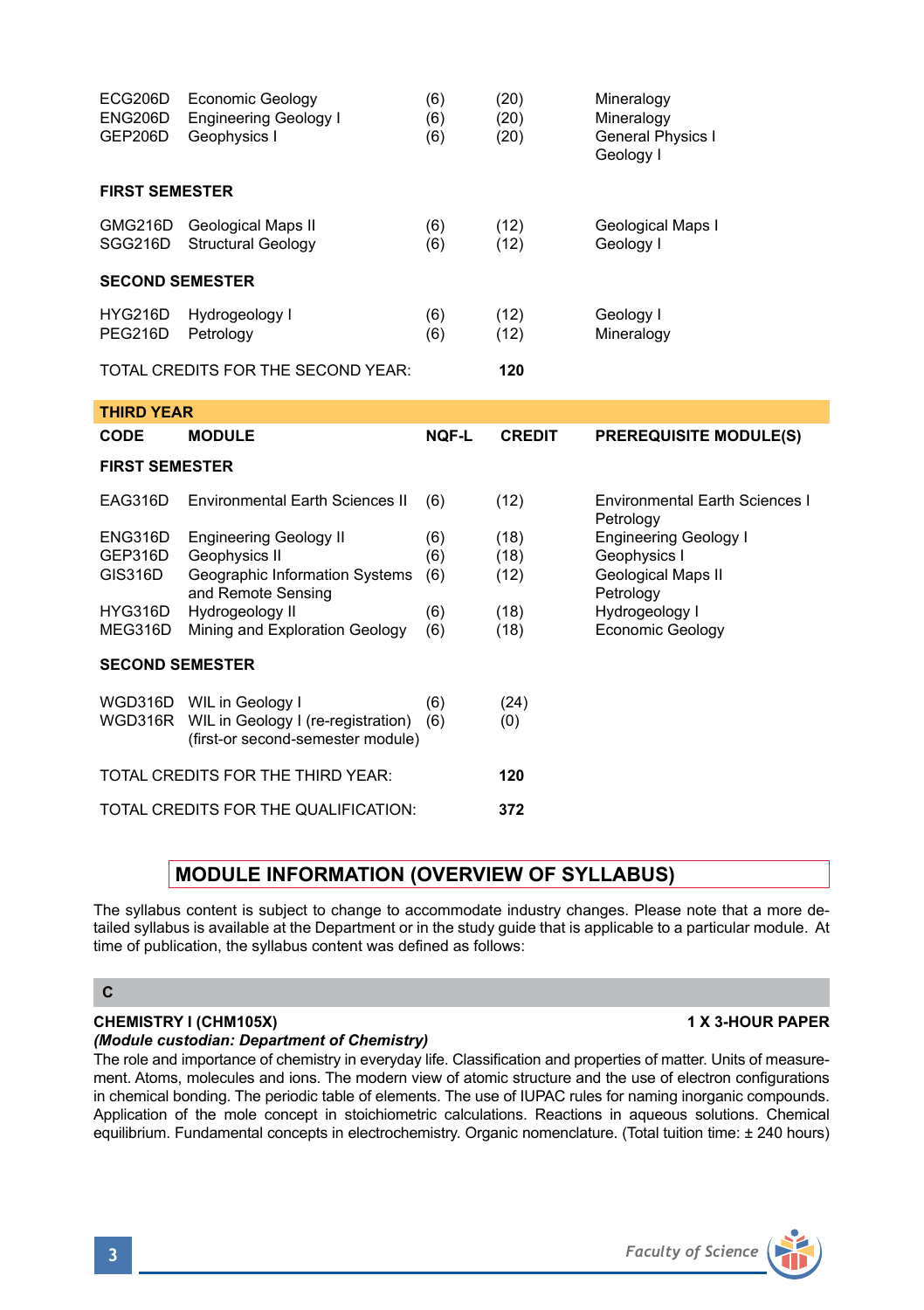# **COMMUNICATION FOR ACADEMIC PURPOSES (CAP105X) 1 X 3-HOUR PAPER**

# *(Module custodian: Department of Applied Languages)*

A workable knowledge of English is an essential skill for any graduate who is required to conduct themselves successfully in a professional working environment. This module will equip students with the competencies required to compose a selection of written texts related to communicating both internally and externally within a professional environment. In addition, the module includes strategies that are essential for the effective communication in various situations, including small groups to avoid unproductive conflict, a multicultural context, etc. (Total tuition time: not available)

#### **COMPUTER LITERACY (CPL105X) CONTINUOUS ASSESSMENT**

### *(Module custodian: End User Computing Unit)*

Introduction of information literacy. Development of a search strategy and application of a search string to search engines and academic databases. Evaluation of information sources. Ethical and legal use of information. (Total tuition time: not available)

#### **E**

### **ECONOMIC GEOLOGY (ECG206D) 1 X 3-HOUR PAPER**

### *(Module custodian: Department of Environmental, Water and Earth Sciences)*

Principles of ore deposit geology. Kimberlitic diamonds and carbonatites. Magmatic ore deposits. Hydrothermal ore deposits. Pegmatitic ore deposits. Sedimentary Exhalative (SEDEX), Volcanogenic Massive Sulphides (VMS) and Skarn ore deposits. Sedimentary placer deposits. Residual sedimentary deposits. Supergene ore deposits. Plate tectonics and mineral deposits through geological time. (Total tuition time: ± 200 hours)

#### **ENGINEERING GEOLOGY I (ENG206D) 1 X 3-HOUR PAPER**

### *(Module custodian: Department of Environmental, Water and Earth Sciences)*

Introduction to Engineering geology. Site (ground) investigation. Building foundations. Dams and reservoirs (Total tuition time: ± 200 hours)

#### **ENGINEERING GEOLOGY II (ENG316D) 1 X 3-HOUR PAPER**

# *(Module custodian: Department of Environmental, Water and Earth Sciences)*

Investigation of dam wall area and foundations. Rock cycles and processes. Types of rocks. Rock in construction. Geological structures. (Total tuition time: ± 180 hours)

# **ENTREPRENEURSHIP I (ENT115D) 1 X 3-HOUR PAPER**

#### *(Module custodian: Department of Management and Entrepreneurship)*

Students will acquire knowledge, skills and competence in various types of businesses, management functions, budgeting, accounting, administration, banking, personnel management, customer relations and entrepreneurship including drafting a business plan. These skills will assist entrepreneurs in successfully starting and running a business. (Total tuition time: ± 240 hours)

### **ENVIRONMENTAL EARTH SCIENCES I (EAG206D) 1 X 3-HOUR PAPER**

# *(Module custodian: Department of Environmental, Water and Earth Sciences)*

Environment and sustainable development. Human population growth. Anthropogenic climate change. Air pollution. Water and land pollution. Environmental pollution law in SA. Geology and biodiversity: changes over Earth's history. Geology and biodiversity: making the links. Habitat fragmentation and habitat loss as an environmental problem. Biodiversity law in SA. Regulating the environmental impacts of prospecting and mining. Environmental management systems. Environmental Impact Assessments. (Total tuition time: ± 120 hours)

### **ENVIRONMENTAL EARTH SCIENCES II (EAG316D) 1 X 3-HOUR PAPER**

# *(Module custodian: Department of Environmental, Water and Earth Sciences)*

General Petrology. Pyroclastic Rocks and their Classification. The Contribution of Volcanic eruptions to Atmospheric Chemistry. Thermodynamic equilibria. Mineral speciation. Geochemistry of Continental Solids. Chemistry of Continental Waters. Chemistry of Oceanic Waters. (Total tuition time: ± 120 hours)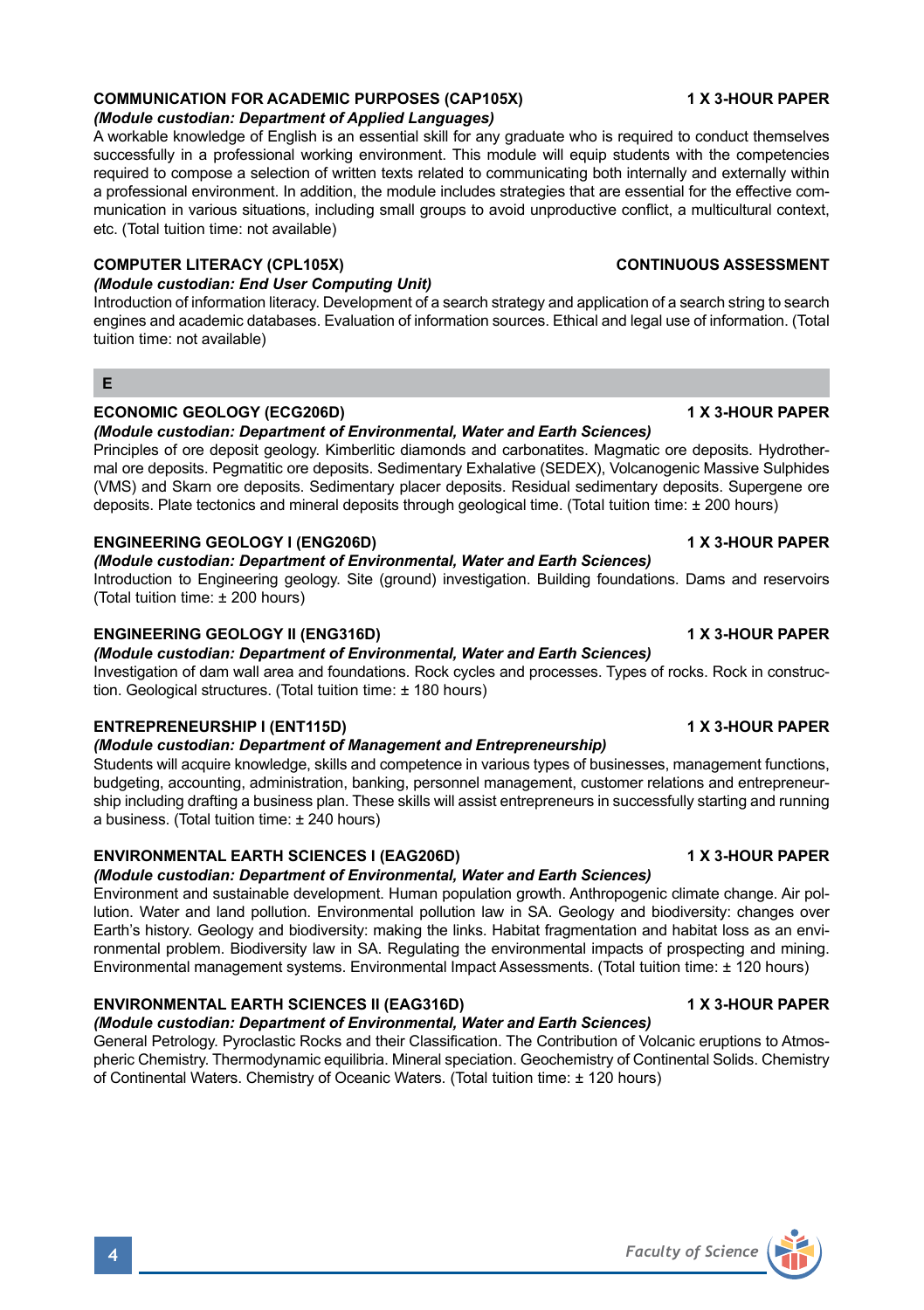# **GENERAL MATHEMATICS I (GMA105D) 1 8 1 1 2 3 3 4 4 5 4 5 4 5 4 6 7 7 7 7 8 4 6 7 7 7 7 8 7 7 8 7 7 7 7 8 7 7 8 7 7 8 7 7 8 7 7 8 7 7 8 7 7 8 7 7 8 7 7 8 7 7 8 7 7 8 7 7 8 7 7 8 7 7 8 7 7 8 7 7 8 7 7 8 7 7 8 7 7 8 7 7 8 7 7**

#### *(Module custodian: Department of Mathematics and Statistics)*

Do numerical computations. Apply knowledge of mensuration to calculate perimeters, areas and volumes of two- and three-dimensional objects. Apply knowledge of functions and equations to solve well-defined problems. Use basic calculus rules to solve well-defined problems. Use Excel to organise given data in charts and calculate descriptive measures. Do basic regression analysis and curve fitting using Excel and a scientific calculator; and Implement basic probability theories to predict outcomes of events. (Total tuition time: ± 120 hours)

# **GENERAL PHYSICS I (GPH105D) 1 X 3-HOUR PAPER**

## *(Module custodian: Department of Physics)*

Basic mathematical concepts for physics and measurements. Motion in one dimension. Motion in a plane (projectile motion). Forces and Newton's Law of Motion. Equilibrium condition and torque. Work, energy and power. Linear momentum and impulse. Properties of static and dynamic fluids. Temperature and heat. Heat transfer. General properties of waves. Reflection. Refraction. Electrostatics. Electric circuits. Basic nuclear physics. (Total tuition time: not available)

#### **GEOGRAPHIC INFORMATION SYSTEMS AND REMOTE SENSING (GIS316D) 1 X 3-HOUR PAPER** *(Module custodian: Department of Environmental, Water and Earth Sciences)*

Introduction to GIS. Spatial data models. Spatial data structures. Spatial data input. Visualisation and query of spatial data. Spatial data transformations. Tools for map analysis: Single map. Tools for map analysis: Map pairs. Tools for map analysis: Multiple maps. (Total tuition time: ± 120 hours)

# **GEOLOGICAL MAPS I (GMG115D) 1 X 3-HOUR PAPER**

# *(Module custodian: Department of Environmental, Water and Earth Sciences)*

Introduction to map work. Map scales. Topographic profiles. Geological Sections. Geological Traverse and mapping. (Total tuition time: ± 60 hours)

# **GEOLOGICAL MAPS II (GMG216D) 1 X 3-HOUR PAPER**

### *(Module custodian: Department of Environmental, Water and Earth Sciences)*

Introduction to map work. Map scales. Topographic profiles. Geological Sections. Geological Traverse and mapping. Drilling methods. Introduction to structure contours. True dip of a plane, strike of a plane and apparent dip of a plane. Geological sections. Vertical thickness and true thickness. Geological Structures. Three point problems. (Total tuition time: ± 120 hours)

# **GEOLOGY I (GEO115D)** 1 X 3-HOUR PAPER

### *(Module custodian: Department of Environmental, Water and Earth Sciences)*

Solar system, gravity and the earth. Continental drift theory. Structure of the earth. Divergent plate boundaries. Convergent plate boundaries. Transform plate boundary. Definition of a mineral and chemical properties of minerals. Mineral habit and crystal forms of minerals. The six mineral crystallographic axes. Physical properties of minerals. Identifying minerals in hand specimen. (Total tuition time: ± 60 hours)

### **GEOPHYSICS I (GEP206D) 1 X 3-HOUR PAPER**

# *(Module custodian: Department of Environmental, Water and Earth Sciences)*

Introduction to Geophysics. Physical properties. Introduction to Geophysical methods. Gravity method. Magnetic method. (Total tuition time: ± 200 hours)

# **GEOPHYSICS II (GEP316D)** 1 X 3-HOUR PAPER

# *(Module custodian: Department of Environmental, Water and Earth Sciences)*

Application of resistivity into the resistivity method and data acquisition using a resistivity survey. Application of seismic velocity into the refraction seismic method and data acquisition using a refraction seismic survey. (Total tuition time: ± 180 hours)

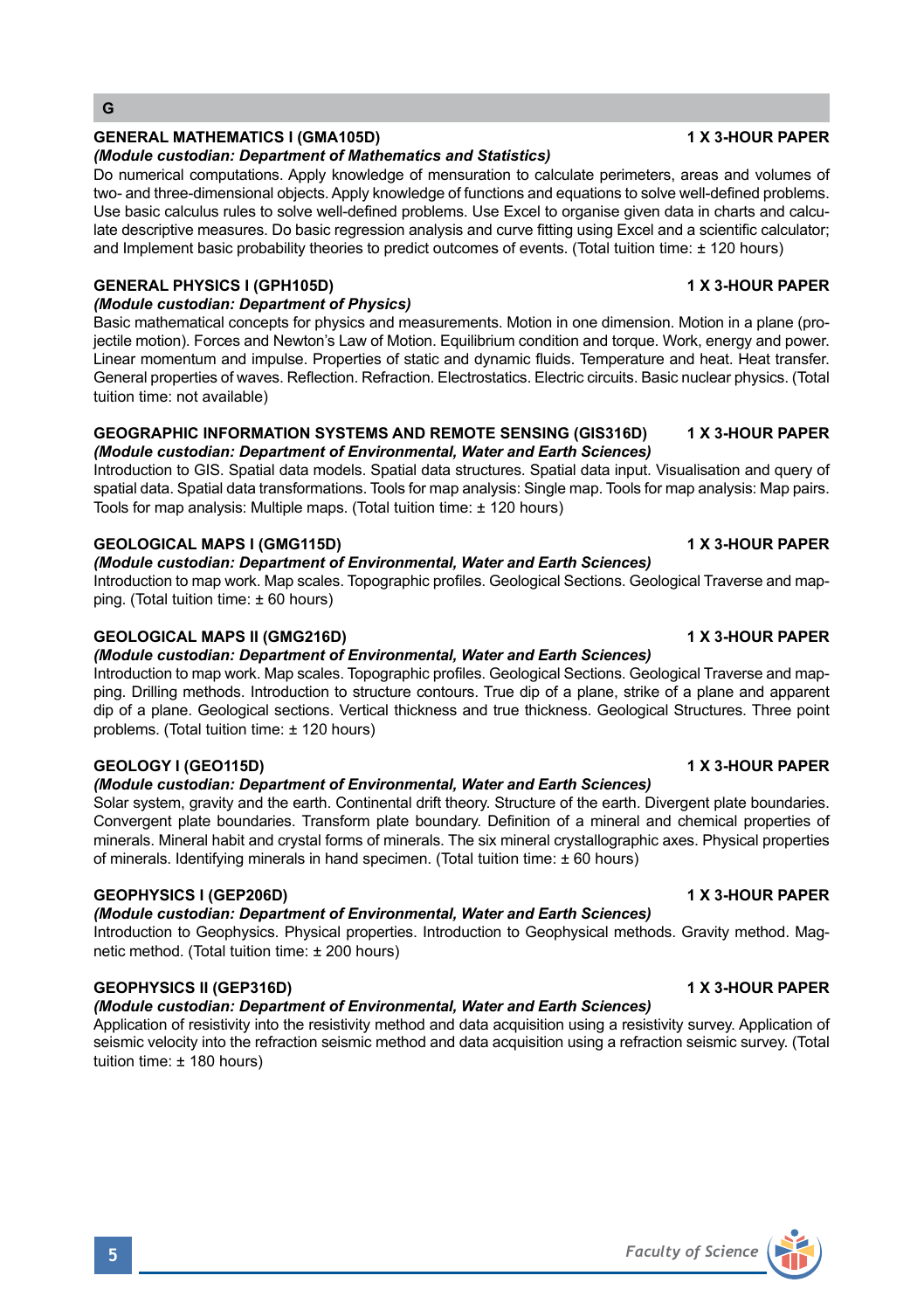## **HYDROGEOLOGY I (HYG216D) 1 X 3-HOUR PAPER**

#### *(Module custodian: Department of Environmental, Water and Earth Sciences)*

Introduction to hydrology and hydrogeology. Energy transformations and the hydrologic cycle. Elements of the hydrogeologic cycle. Stream hydrographs. Baseflow and groundwater recharge. Porosity and earth materials. (Total tuition time: ± 120 hours)

### **HYDROGEOLOGY II (HYG316D) 1 X 3-HOUR PAPER**

# *(Module custodian: Department of Environmental, Water and Earth Sciences)*

Groundwater flow to wells. Soil moisture and groundwater recharge. Regional groundwater flow. Geology of groundwater occurrence. Basic water chemistry. Water quality and groundwater contamination. Groundwater development and management. (Total tuition time: ± 180 hours)

# **I**

### **INFORMATION LITERACY I (INI125D) CONTINUOUS ASSESSMENT**

## *(Module custodian: Directorate of Library and Information Services)*

Introduction of information literacy. Development of a search strategy and application of a search string to search engines and academic databases. Evaluation of information sources. Ethical and legal use of information. (Total tuition time: not available)

# **L**

# **LIFE SKILLS I (LFI125X) CONTINUOUS ASSESSMENT**

#### *(Module custodian: Directorate of Student Development and Support)*

Academic, personal and socio-emotional skills development for students in higher education. Personal and social dimensions address: effective planning and self-management (goal setting and time management); Adjusting to university life (student life, diversity and change); Intra- and interpersonal skills development (conflict management, self-esteem, relationship management); Effective living (healthy living, HIV education, substance abuse); Academic dimension addresses: academic skills for university (e.g. critical thinking, creativity, managing assignments and assessments). (Total tuition time: not available)

## **M**

# **MINERALOGY (MIG115D) 1 X 3-HOUR PAPER**

### *(Module custodian: Department of Environmental, Water and Earth Sciences)*

Introduction to Mineralogy and Physical Properties of Mineral. Atoms and Chemical Bonding. The Formation of Crystalline Solids. Morphology of Crystals. Berzelian Classification of minerals. Native Elements and Sulphides. Oxides, Hydroxides and Halides. Carbonate minerals. Sulphates, Phosphates, Vanadates, Tungstates and Molybdates. Neso- and Sorosilicates. Cyclo- and Inosilicates. Phyllosilicates. Tectosilicates. Mineraloids. (Total tuition time: ± 60 hours)

### **MINING AND EXPLORATION GEOLOGY (MEG316D) 1 X 3-HOUR PAPER**

### *(Module custodian: Department of Environmental, Water and Earth Sciences)*

Mineral area selection. Mineral deposit models. Exploration design and strategy. Mineral Exploration Case Studies 1. Mineral Exploration Case Studies 2. (Total tuition time: ± 180 hours)

# **P**

### **PETROLOGY (PEG216D)** 1 X 3-HOUR PAPER

### *(Module custodian: Department of Environmental, Water and Earth Sciences)*

Introduction to igneous petrology. Classification of igneous rocks. Igneous rocks textures and structures. Volcanic rocks in South Africa. Igneous rocks hand specimen identification and fieldwork. Metamorphic petrology. Contact metamorphism. Regional metamorphism. Organically formed sedimentary rocks. Summary of Petrology course. (Total tuition time: ± 120 hours)